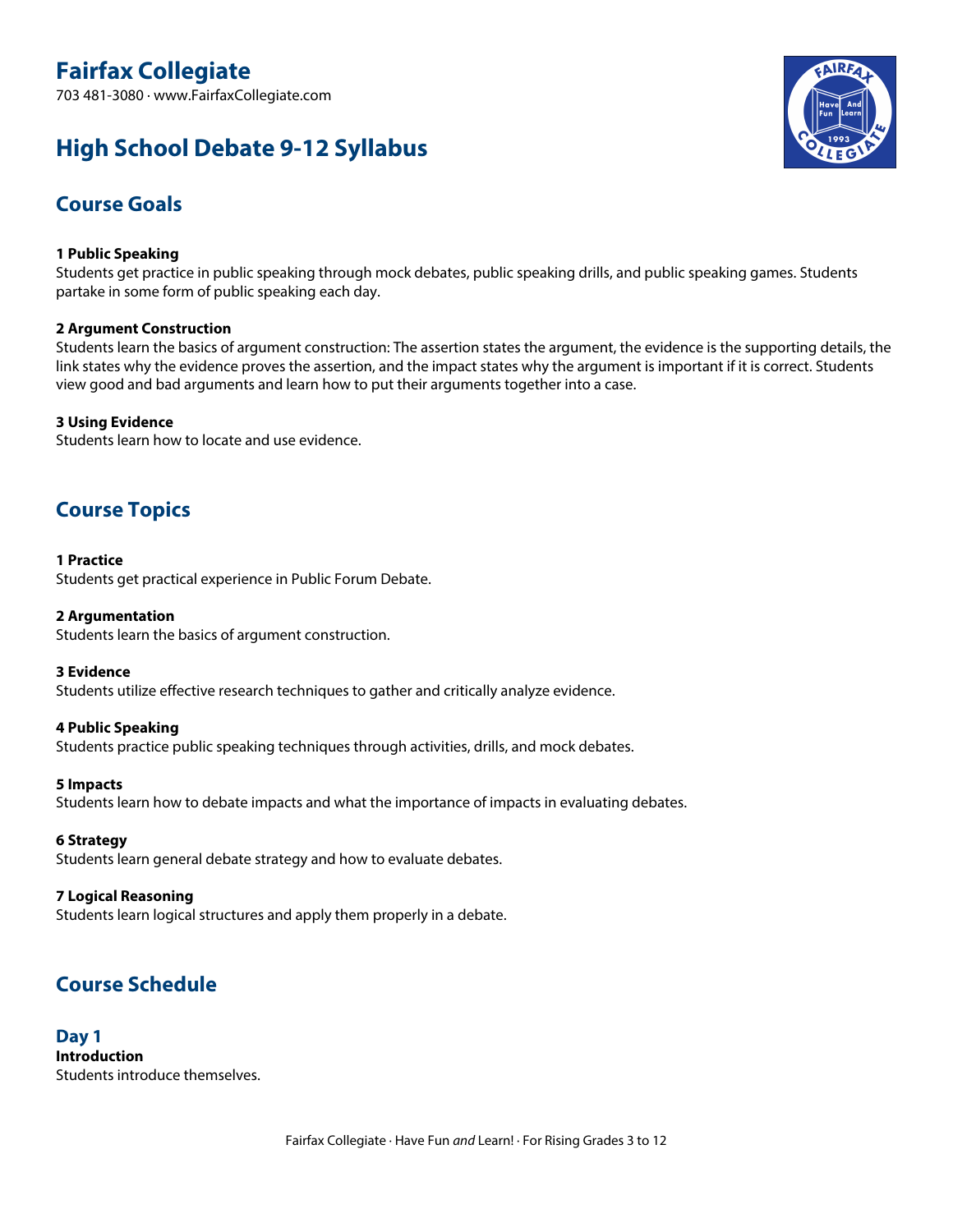## **Argument Construction**

Students will learn the basics of argument construction. Each argument consists of four parts. The assertion states the argument. The evidence is the supporting details. The link states why the evidence proves the assertion. The impact states why the argument is important if it is correct. Students will view good and bad arguments and learn how to put their arguments together into a case.

# **Practice Debate**

Students get practice with arguing a topic.

# **Topic Introduction**

Students introduce themselves topic which they will research and debate throughout the course.

# **Day 2**

#### **Warmup**

Students start each day with a warm-up question reviewing the day before.

## **Evidence**

Students examine types of evidence and their respective strengths and weaknesses.

### **Effective Research**

Students learn effective research techniques and discuss how to evaluate sources.

### **Extemporaneous debate**

Students use what they learned about evidence and research to put together a short case and debate it.

# **Work on Final Debates**

Students get time to work on final debates.

# **Day 3**

#### **Warmup**

Students start each day with a warm-up question reviewing the day before.

#### **Logical Structures**

Students learn the basics of formal and informal logic.

#### **Links**

Students use their knowlege of logic to understand links.

# **Necessary vs. Sufficient Conditions**

Students learn the difference between necessary and sufficient conditions and how these are used in debates.

#### **Public Speaking Drills**

Students practice their public speaking through drills and games.

# **Work on Final Debates**

Students get time to work on final debates.

# **Day 4**

# **Warmup**

Students start each day with a warm-up question reviewing the day before.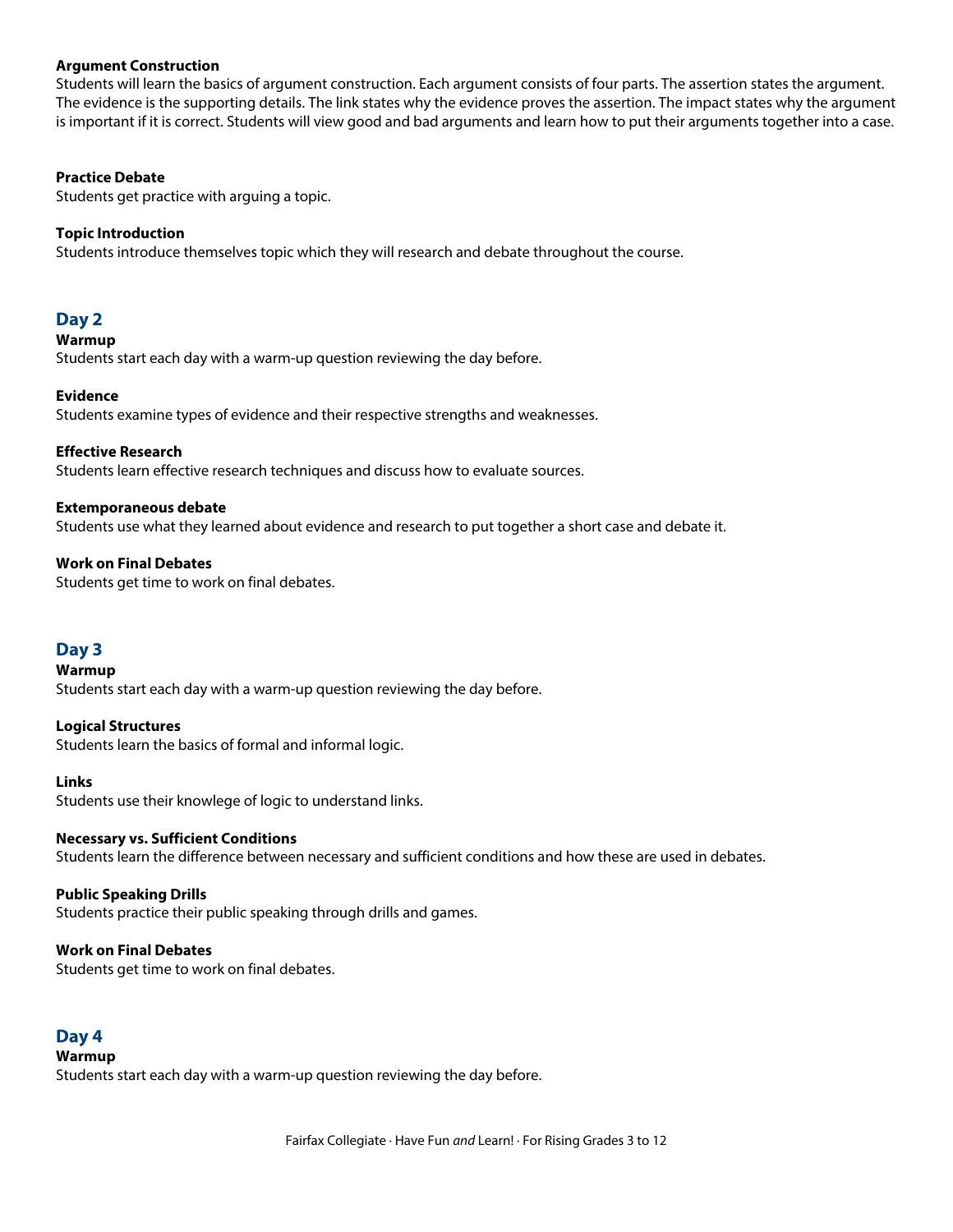# **Impacts**

Students learn how to construct impacts.

# **Topic Discussion**

Students discuss what they have learned in their research.

# **Work on Final Debates**

Students get time to work on final debates.

# **Day 5**

**Warmup** Students start each day with a warm-up question reviewing the day before.

**Types of Rebuttals** Students learn about how to effective refute an argument.

# **Using Rebuttals**

Students learn practical tips for deploying rebuttal strategies.

# **Mock Debates**

Students engage in practice debate rounds on the topic they have been preparing.

# **Day 6**

## **Warmup**

Students start each day with a warm-up question reviewing the day before.

# **Example Debate**

Students watch and analyze a sample debate.

**Debate Strategy** Students learn and discuss debate strategy.

# **Mock Debates**

Students engage in practice debate rounds on the topic they have been preparing.

# **Day 7**

**Crossfire** Students discuss and practice crossfire.

### **Notetaking in Debate** The students learn "flowing" or the art of taking fast notes on their opponents.

# **Mock Debates**

Students engage in practice debate rounds on the topic they have been preparing.

# **Day 8**

**Warmup** Students start each day with a warm-up question reviewing the day before.

# **Frameworks**